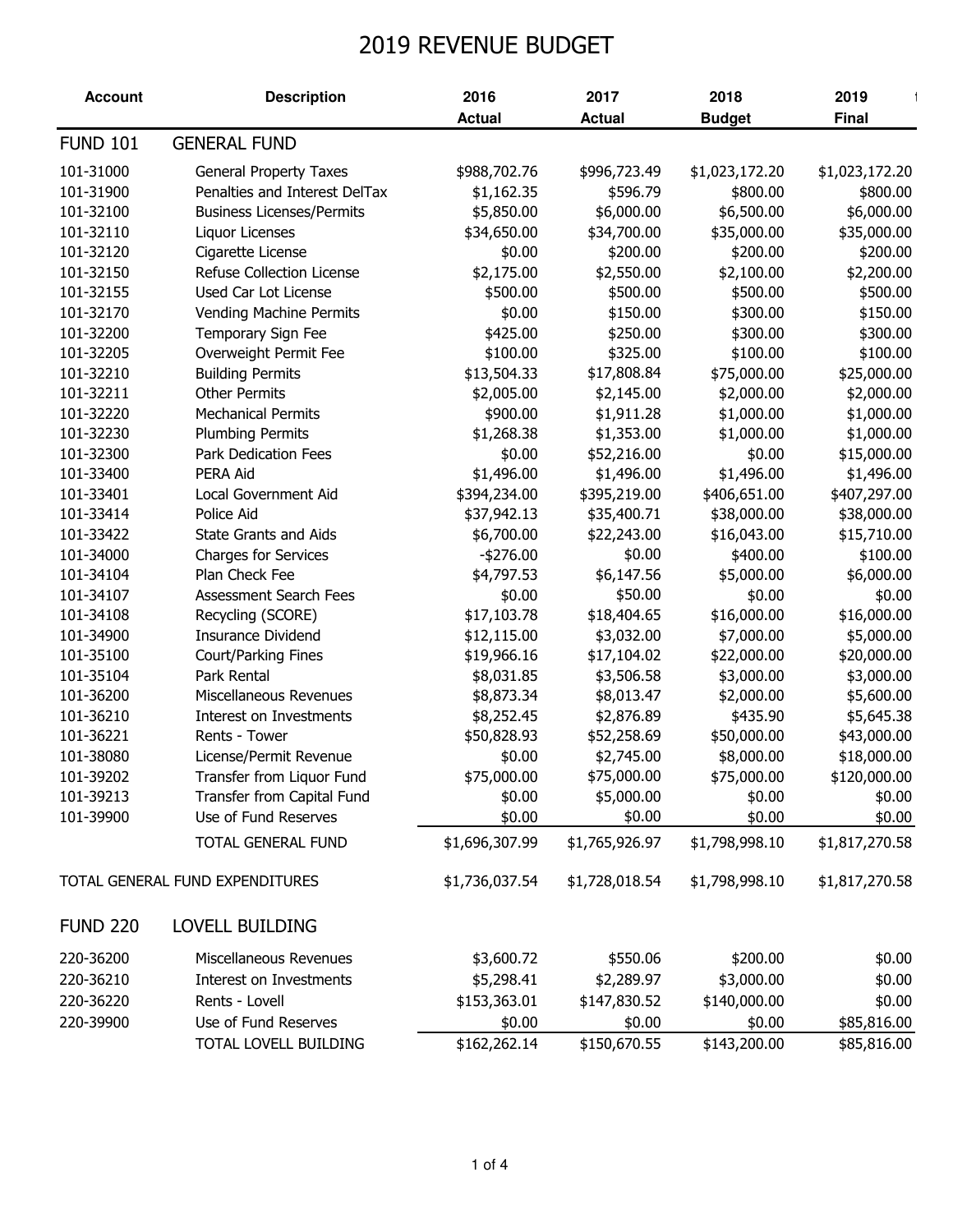| <b>Account</b>  | <b>Description</b>                | 2016          | 2017          | 2018          | 2019         |
|-----------------|-----------------------------------|---------------|---------------|---------------|--------------|
|                 |                                   | <b>Actual</b> | <b>Actual</b> | <b>Budget</b> | <b>Final</b> |
| <b>FUND 310</b> | <b>CAPITAL PROJECTS</b>           |               |               |               |              |
|                 |                                   |               |               |               |              |
| 310-32260       | <b>Equipment Sales</b>            | \$0.00        | \$23,079.00   | \$0.00        | \$0.00       |
| 310-33411       | <b>Forfeitures Revenue</b>        | \$768.59      | \$0.00        | \$0.00        | \$0.00       |
| 310-33422       | <b>State Grants and Aids</b>      | \$0.00        | \$0.00        | \$0.00        | \$0.00       |
| 310-34109       | Donations-Capital-Fire            | \$50,000.00   | \$75,452.52   | \$0.00        | \$0.00       |
| 310-34111       | Donations-Capital-Other           | \$0.00        | \$0.00        | \$0.00        | \$0.00       |
| 310-35103       | Municipal Violation Bureau        | \$0.00        | \$0.00        | \$0.00        | \$0.00       |
| 310-36200       | Miscellaneous Revenues            | \$0.00        | \$5,000.00    | \$0.00        | \$0.00       |
| 310-36210       | Interest on Investments           | \$14,838.08   | \$12,145.68   | \$6,500.00    | \$9,000.00   |
| 310-38000       | <b>Gambling Revenues</b>          | \$17,503.59   | \$19,026.89   | \$15,000.00   | \$17,000.00  |
| 310-38050       | Cable TV Revenues                 | \$6,010.14    | \$8,145.37    | \$6,000.00    | \$7,000.00   |
| 310-39200       | <b>Interfund Transfers</b>        | \$0.00        | \$0.00        | \$0.00        | \$0.00       |
| 310-39203       | <b>Transfer from General Fund</b> | \$61,467.00   | \$0.00        | \$0.00        | \$0.00       |
| 310-39204       | Franchise Fees-Centerpoint        | \$15,888.24   | \$74,933.08   | \$50,000.00   | \$70,000.00  |
| 310-39205       | Franchise Fees-Connexus           | \$10,993.53   | \$17,426.28   | \$15,000.00   | \$16,000.00  |
| 310-39206       | Franchise Fees-Xcel               | \$28,277.86   | \$44,641.29   | \$40,000.00   | \$40,000.00  |
| 310-39900       | Use of Fund Reserves              | \$0.00        | \$0.00        | \$0.00        | \$193,500.00 |
|                 | TOTAL CAPITAL PROJECTS            | \$205,747.03  | \$279,850.11  | \$132,500.00  | \$352,500.00 |
| <b>FUND 405</b> | PARK DEDICATION FUND              |               |               |               |              |
| 405-32300       | <b>Park Dedication Fees</b>       | \$0.00        | \$0.00        | \$0.00        | \$0.00       |
| 405-36210       | Interest on Investments           | \$0.00        | \$0.00        | \$0.00        | \$0.00       |
| 405-39900       | Use of Fund Reserves              | \$0.00        | \$0.00        | \$0.00        | \$0.00       |
|                 |                                   | \$0.00        | \$0.00        | \$0.00        | \$0.00       |
| <b>FUND 417</b> | <b>2017 STREET IMPROVEMENTS</b>   |               |               |               |              |
| 417-36210       | Interest on Investments           | \$0.00        | \$142.06      | \$0.00        | \$0.00       |
| 417-39300       | Proceeds-Gen Long-term Debt       | \$0.00        | \$595,000.00  | \$0.00        | \$0.00       |
| 417-39320       | Premiums on Bonds Sold            | \$0.00        | \$30,700.65   | \$0.00        | \$0.00       |
|                 |                                   | \$0.00        | \$625,842.71  | \$0.00        | \$0.00       |
| <b>FUND 418</b> | 2018 LAKE DRIVE PROJECT           |               |               |               |              |
| 418-36210       | Interest on Investments           | \$0.00        | \$681.38      | \$0.00        | \$0.00       |
| 418-39300       | Proceeds-Gen Long-term Debt       | \$0.00        | \$275,000.00  | \$0.00        | \$0.00       |
|                 |                                   |               | \$8,592.50    |               |              |
| 418-39320       | Premiums on Bonds Sold            | \$0.00        |               | \$0.00        | \$0.00       |
|                 |                                   | \$0.00        | \$284,273.88  | \$0.00        | \$0.00       |
| <b>FUND 440</b> | <b>15 STREET IMPROVEMENTS</b>     |               |               |               |              |
| 440-36210       | Interest on Investments           | \$2,926.87    | \$0.00        | \$0.00        | \$0.00       |
|                 |                                   | \$2,926.87    | \$0.00        | \$0.00        | \$0.00       |
| <b>FUND 551</b> | 16 NORTH METRO GO                 |               |               |               |              |
| 551-39207       | Franchise Fess - Cable            | \$4,657.52    | \$4,078.52    | \$4,102.96    | \$4,125.51   |
| 551-39300       | Proceeds-Gen Long-term Debt       | \$31,951.50   | \$0.00        | \$0.00        | \$0.00       |
| 551-39310       | Proceeds-Gen Obligation Bond      | \$0.00        | \$0.00        | \$0.00        | \$0.00       |
|                 |                                   | \$36,609.02   | \$4,078.52    | \$4,102.96    | \$4,125.51   |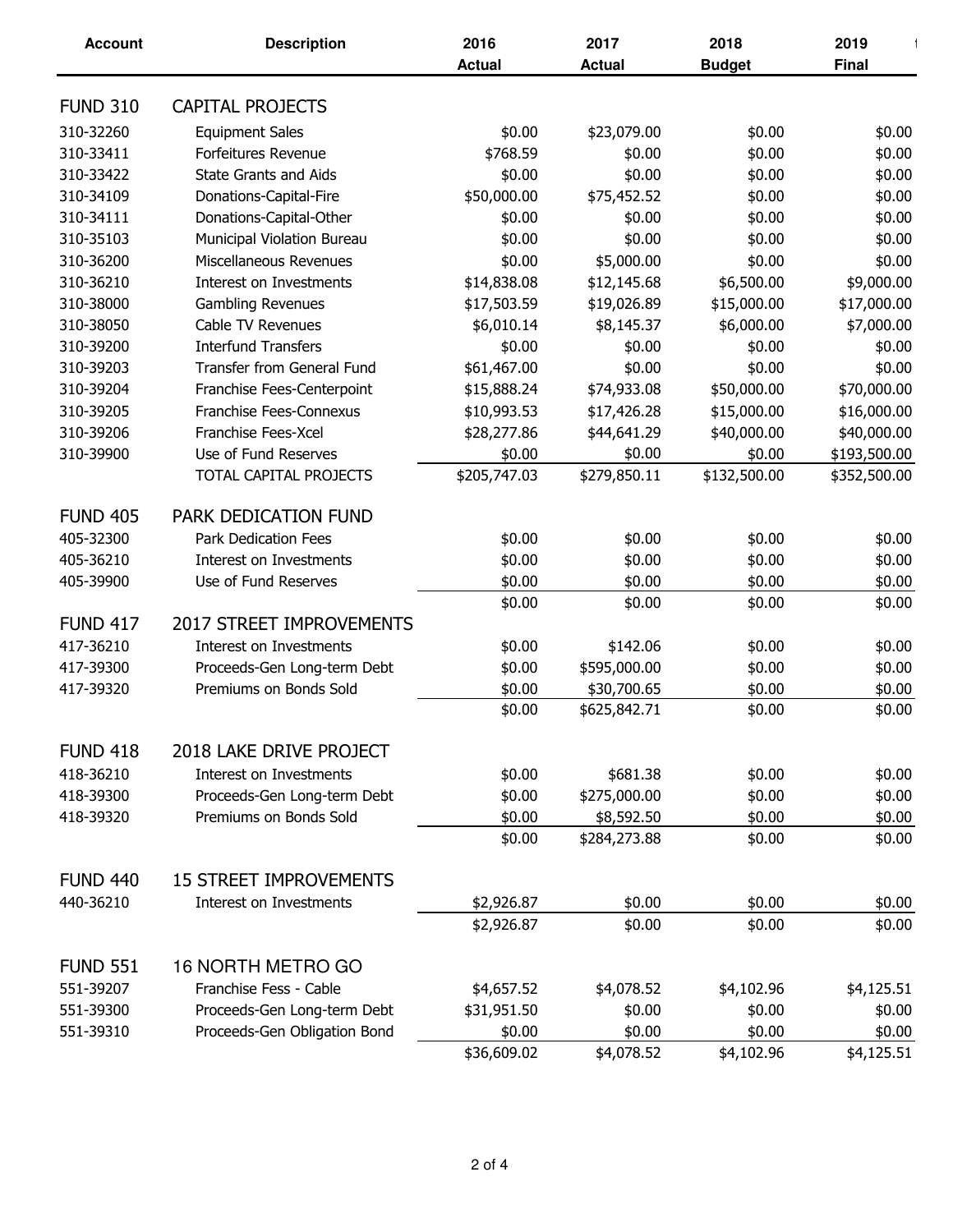| <b>Account</b>  | <b>Description</b>            | 2016           | 2017           | 2018           | 2019           |
|-----------------|-------------------------------|----------------|----------------|----------------|----------------|
|                 |                               | <b>Actual</b>  | <b>Actual</b>  | <b>Budget</b>  | <b>Final</b>   |
|                 |                               |                |                |                |                |
| <b>FUND 585</b> | 04 STREET - OAK LANE          |                |                |                |                |
| 585-31000       | <b>General Property Taxes</b> | \$6,960.52     | \$1,690.40     | \$700.00       | \$0.00         |
| 585-36100       | <b>Special Assessments</b>    | \$12,703.55    | \$69.87        | \$0.00         | \$0.00         |
| 585-36210       | Interest on Investments       | \$884.31       | \$286.76       | \$0.00         | \$0.00         |
|                 |                               | \$20,548.38    | \$2,047.03     | \$700.00       | \$0.00         |
| <b>FUND 591</b> | <b>14 STREET - VARIOUS</b>    |                |                |                |                |
| 591-31000       | <b>General Property Taxes</b> | \$11,369.20    | \$11,319.56    | \$16,353.99    | \$16,217.50    |
| 591-36100       | <b>Special Assessments</b>    | \$22,769.71    | \$17,023.06    | \$14,666.50    | \$13,389.19    |
| 591-36210       | Interest on Investments       | \$1,073.49     | \$463.67       | \$0.00         | \$0.00         |
|                 |                               | \$35,212.40    | \$28,806.29    | \$31,020.49    | \$29,606.69    |
| <b>FUND 592</b> | <b>15 STREET - VARIOUS</b>    |                |                |                |                |
| 592-31000       | <b>General Property Taxes</b> | \$0.00         | \$158.70       | \$51,269.61    | \$44,929.58    |
| 592-36100       | <b>Special Assessments</b>    | \$19,224.58    | \$58,013.29    | \$35,212.05    | \$28,894.89    |
| 592-39213       | Transfer from Capital Fund    | \$0.00         | \$0.00         | 25,000.00      | 25,000.00      |
| 592-36210       | Interest on Investments       | \$337.91       | \$202.63       | \$0.00         | \$0.00         |
|                 |                               | \$19,562.49    | \$58,374.62    | \$111,481.66   | \$98,824.47    |
|                 |                               |                |                |                |                |
| <b>FUND 599</b> | POLICE BUILDING               |                |                |                |                |
| 599-31000       | <b>General Property Taxes</b> | \$59,905.89    | \$59,905.89    | \$60,516.75    | \$65,016.00    |
| 599-36210       | Interest on Investments       | \$83.29        | \$83.29        | \$0.00         | \$0.00         |
|                 |                               | \$59,989.18    | \$59,989.18    | \$60,516.75    | \$65,016.00    |
|                 |                               |                |                |                |                |
| <b>FUND 609</b> | MUNICIPAL LIQUOR FUND         |                |                |                |                |
| 609-36200       | Miscellaneous Revenues        | \$188.80       | \$1,985.57     | \$0.00         | \$0.00         |
| 609-36210       | Interest on Investments       | \$8,190.83     | \$3,545.66     | \$3,000.00     | \$2,500.00     |
| 609-37811       | Liquor Sales                  | \$972,472.50   | \$934,538.74   | \$970,000.00   | \$975,000.00   |
| 609-37812       | Beer Sales                    | \$1,450,692.02 | \$1,398,707.06 | \$1,450,000.00 | \$1,475,000.00 |
| 609-37813       | <b>Wine Sales</b>             | \$626,553.05   | \$580,461.37   | \$620,000.00   | \$650,000.00   |
| 609-37814       | Miscellanous Sales            | \$204,923.75   | \$198,875.73   | \$193,000.00   | \$205,000.00   |
| 609-37814       | Soda Sales                    |                |                | \$23,000.00    | \$25,000.00    |
| 609-37814       | <b>Tobacco Sales</b>          |                |                | \$160,000.00   | \$170,000.00   |
| 609-37814       | <b>Ice Sales</b>              |                |                | \$10,000.00    | \$10,000.00    |
| 609-37830       | Case Deposit/Return           | $-$ \$370.00   | $-$ \$50.00    | \$0.00         | \$0.00         |
| 609-37840       | Cash Over/Short               | $-$1,236.87$   | $-$ \$56.84    | $-$1,000.00$   | $-$ \$500.00   |
| 609-39900       | Use of Fund Reserves          | \$0.00         | \$0.00         | \$0.00         | \$60,000.00    |
| 609-39999       | Prior Period Adjustment       | \$1,327.00     | \$0.00         | \$0.00         | \$0.00         |
|                 |                               | \$3,262,741.08 | \$3,118,007.29 | \$3,235,000.00 | \$3,367,000.00 |